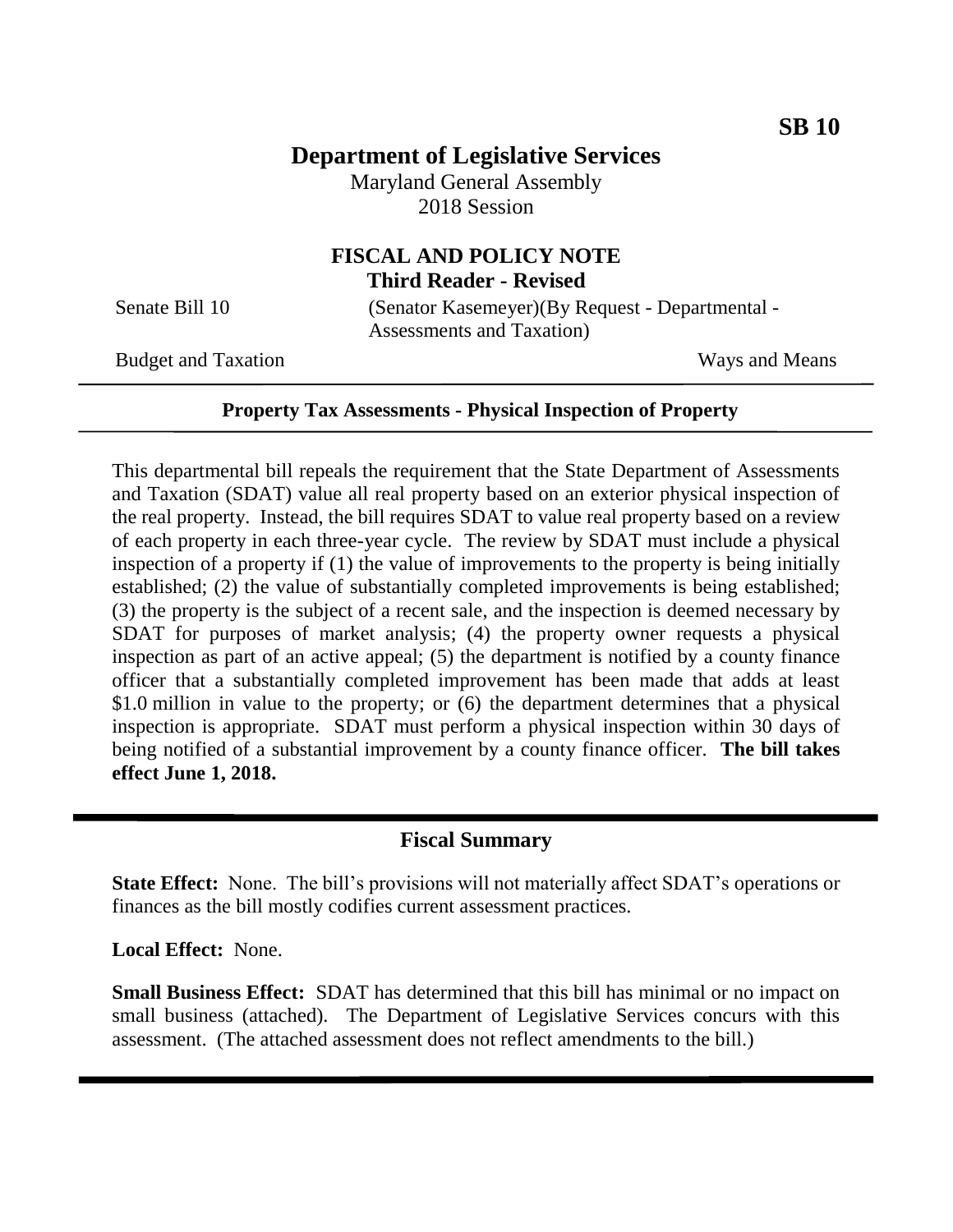## **Analysis**

**Current Law:** Real property is valued and assessed once every three years. Statute requires that the assessments be based on a physical inspection; however, for practical purposes, this does not always happen, and properties that are not valued by a physical inspection within an assessment cycle are instead valued by various computer modeling methods.

### **Background:**

#### *State Assumed Responsibility for Property Assessments*

In 1959, Chapter 757 created SDAT and the Maryland Tax Court. The creation of these two bodies was in response to long-standing concerns about the existing assessment agency – the State Tax Commission – which served as both an assessing authority and an appellate body that ruled on its own assessments. Concerns continued to exist, however, with respect to enforcing a uniform level of valuation and assessment. Assessment ratio studies are performed annually to evaluate the accuracy and uniformity of property assessments. These assessment ratio studies comparing property assessment values and sales prices repeatedly demonstrated a wide range of assessment ratios among the counties prior to the State takeover of property assessments.

The 1960s were a time of considerable appreciation in suburban property values. This appreciation in value was recognized in sporadic reassessments. For example, some Baltimore County homeowners received 100% assessed value increases in fall 1972 because the properties had not been subject to reassessment for 10 years. That same year, a class action suit was brought by property owners from several counties charging that all properties were not being reassessed uniformly.

Responding to mounting concerns and legal challenges to the assessment process, Chapter 784 of 1973 was enacted to require SDAT to assume full cost and supervision of the property assessment function for the entire State. The State's assumption of complete financial responsibility for assessment administration was phased in over a three-year period. The Supervisors of Assessments of the 23 counties and Baltimore City entered State service in 1973. The local assessors became State employees in 1974, followed by the local clerical staffs in 1975. This centralized valuation and assessment system provided the uniformity and consistency in property valuations and assessments sought by Maryland's property owners.

SB 10/ Page 2 Local governments benefit as well from the centralized system because the State bears some of the cost. Today, as a result of Chapter 397 of 2011, the counties and Baltimore City are required to reimburse SDAT for (1) 50% of the costs of real property valuation;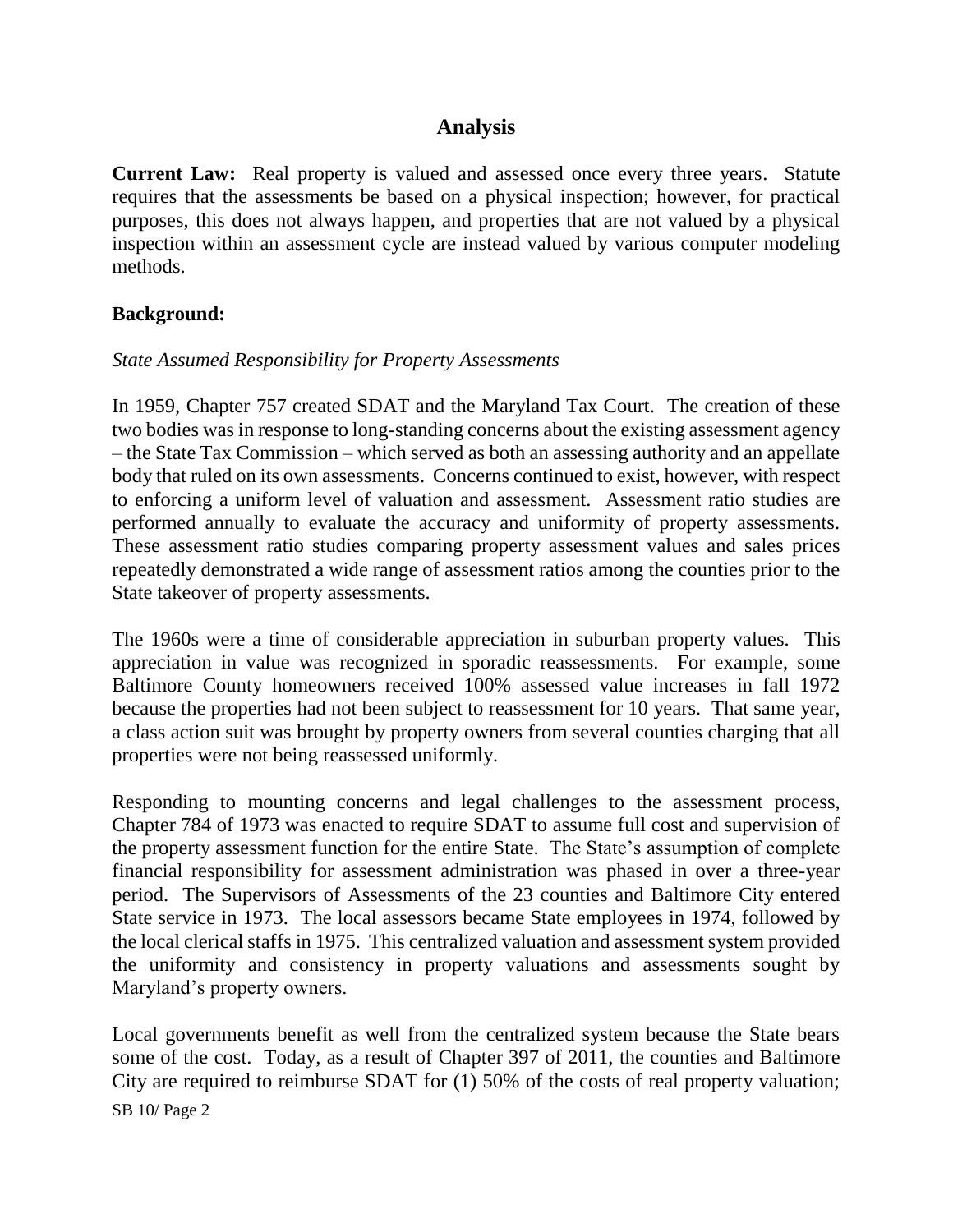(2) 50% of the costs of business personal property valuation; and (3) 50% of costs incurred by SDAT with regard to information technology. Local expenditures are calculated on the basis of each county's share of real property accounts and business personal property as a percentage of the total.

### *Staffing Adequacy Study*

SDAT reports that since 1975, the number of assessors has decreased from 276 to 161 while the number of real property accounts has almost doubled over that same period of time. A recently released report (*[Executive Branch Adequacy](http://dls.maryland.gov/pubs/prod/TaxFiscalPlan/Executive-Branch-Staffing-Adequacy-Study.pdf) Study*) by the Department of Legislative Services (DLS) indicated that there are over 2.2 million taxable parcels statewide and 144 nonsupervisory assessors in the residential property division. In order to fulfill SDAT's mandate, each assessor would have to visit and reevaluate approximately 5,100 properties each year. In a 2015 report, SDAT noted that an experienced assessor working efficiently can evaluate 2,500 properties per year. There has also been a small but steady growth in the number of taxable parcels in the State. Between 2011 and 2016, the number of properties increased by approximately 53,000. While this equates to only 2.4% total growth over five years, it establishes a need to add between 1 and 2 assessors per year, to keep pace with growth.

The DLS report noted that despite these limitations, SDAT has generally performed well on the assessment industry's three principal metrics for evaluation: the assessment-to-sales ratio; coefficient of dispersion; and price-related differential. These measures evaluate, respectively, that the assessments are generally accurate to the market value, precise among similar properties, and consistent across the spectrum of property values. SDAT performed well within industry standards for all three measures in 2016.

At no point in the last four decades has SDAT had enough assessors to fulfill its mandate to physically inspect each property in the State every three years, and this demonstrates a longstanding and unresolved staffing need. The Office of Legislative Audits noted this issue in 2013 and was informed by SDAT directly that this was a longstanding problem. At that time, the agency reported that it had 78 fewer positions for inspectors than it had in 2002, and its policy was to conduct physical inspections only every nine years unless a triggering event, such as a sale or the filing of a building permit, occurred. While the agency was able to hire 22 additional inspectors in 2013 and 2014, that has not been sufficient to resolve the underlying issue. DLS estimates that 200 additional assessor positions are necessary to meet the agency's statutory mandate of exterior physical inspections every three years.

SDAT uses a variety of assessment techniques including computer modeling, sales analysis, and physical inspections. SDAT advises that the International Association of Assessing Officers, as well as assessment offices in some nearby states, do not require a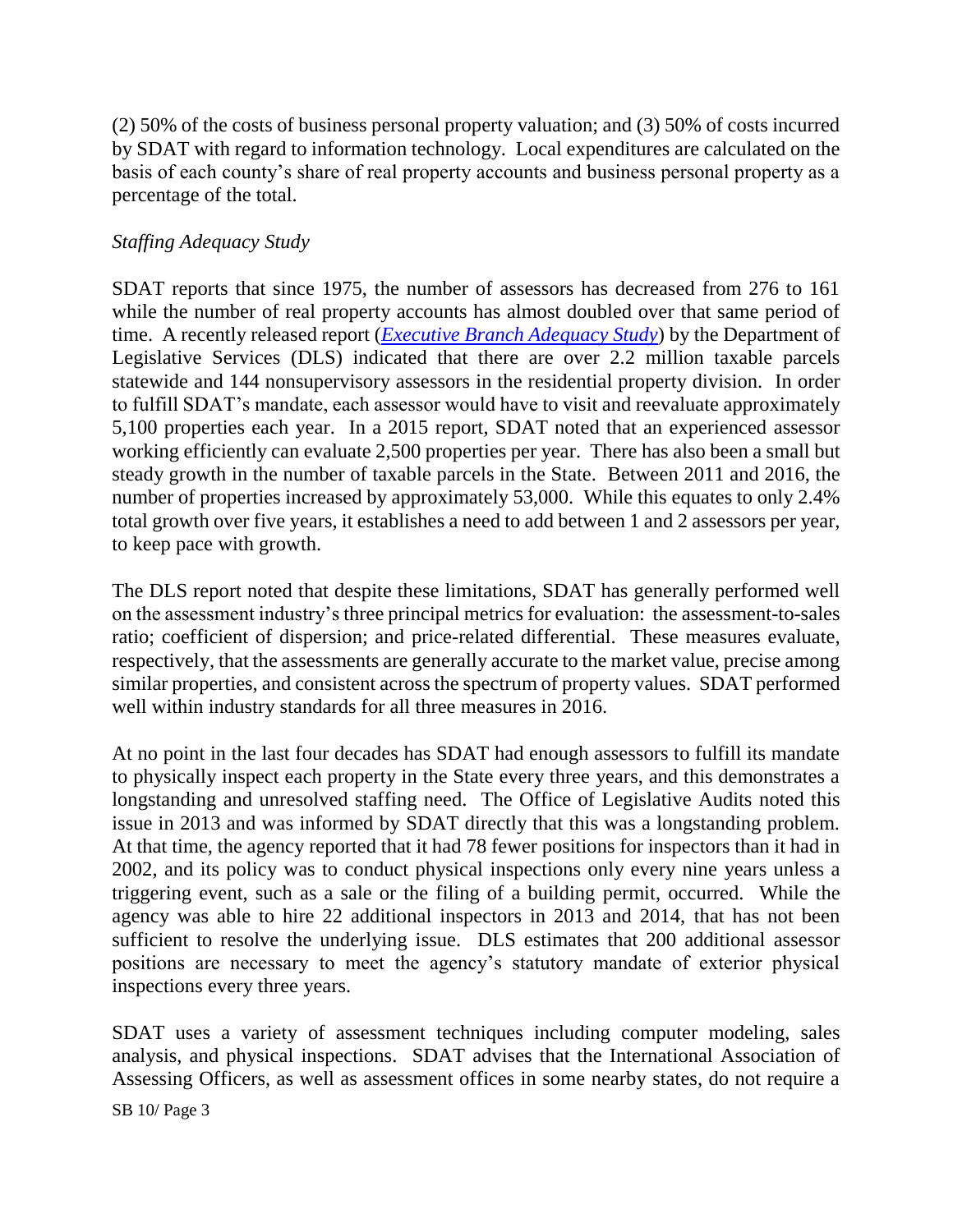physical inspection of all properties. The department notes that most of its current physical inspections are related to new construction and the other factors that trigger an out-of-cycle reassessment.

The bill addresses recommendations made by the Office of Legislative Audits in audit reports from 2013 and 2017.

## **Additional Information**

**Prior Introductions:** Similar bills were introduced at the 2011 and 2016 sessions. SB 762 of 2011 received a hearing in the Senate Budget and Taxation Committee, but no further action was taken. SB 115 of 2016 passed the Senate and received a hearing in the House Ways and Means Committee, but no further action was taken.

**Cross File:** None.

**Information Source(s):** Baltimore, Carroll, Cecil, Harford, Montgomery, Queen Anne's, and St. Mary's counties; Maryland Association of Counties; Property Tax Assessment Appeals Board; State Department of Assessments and Taxation; Department of Legislative **Services** 

| <b>Fiscal Note History:</b> | First Reader - January 16, 2018         |
|-----------------------------|-----------------------------------------|
| mm/hlb                      | Third Reader - March 16, 2018           |
|                             | Revised - Amendment(s) - March 16, 2018 |

Analysis by: Michael Sanelli Direct Inquiries to:

(410) 946-5510 (301) 970-5510